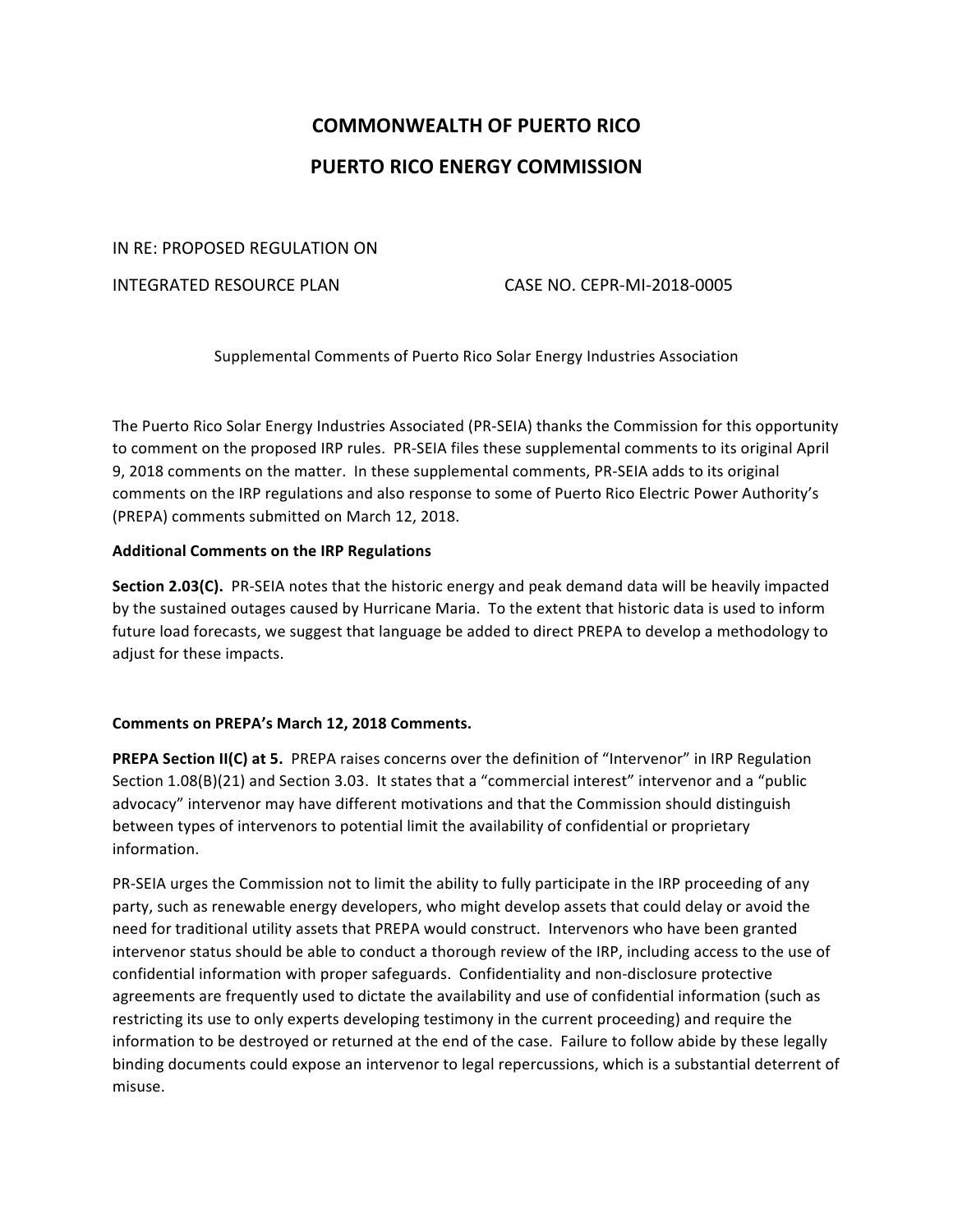**PREPA Section II(F) at 7.** PR-SEIA understands PREPA's hesitation to providing access to models that are used in the IRP. However, it is critical that this concern not be used as a way to block reasonable discovery and analysis of intervenors. The ability of intervenors to validate PREPA's modeling results and to modify and expand on the embedded assumptions is a crucial component of filing meaningful testimony in IRP proceedings.

PR-SEIA urges the Commission to require PREPA to work with its software vendors to provide access to these models without having to separately purchase a license (which for some models can cost tens of thousands of dollars and will be cost-prohibitive for intervenors) or being restricted to supervised access at PREPA's facilities. This request has been accommodated in other proceedings, including in DTE Electric Company's IRP heard in case number U-18419 in front of the Michigan Public Service Commission. $1$ 

**PREPA Section II(G) at 8.** PREPA states that IRP Regulation 2.03(F)(3)(c) ("The IRP shall consider all available cost-effective efficiency and demand response measures and programs.") is "overly broad, and not possible."

PR-SEIA strongly disagrees with this statement. It is common practice for utilities to develop potential studies for demand-side resources such as energy efficiency (EE) and demand response (DR). In these studies, a cost-effectiveness test is established, and the total quantity of EE and DR that falls within this cost-effectiveness cutoff is identified. The U.S. Department of Energy maintains a list of 83 EE and DR potential studies that have been conducted in the past decade.<sup>2</sup>

PREPA also questions the value of IRP Regulation  $2.03(F)(3)(e)$ , suggesting that savings of 2% could be "counterproductive", lead to a "death spiral" and be "overkill" in some circumstances. While this could be true if 2% in energy savings cannot be achieved in a cost-effective manner, there is no situation in which cost-effective EE increases the costs of providing utility service to PREPA's customers. By definition, cost-effective EE resources are less expensive than the traditional manner of meeting incremental load. Even if demand is "substantially dropping", if the remaining load can be met less expensively by EE resources, it will reduce the cost to all customers of serving the remaining load.

PR-SEIA urges the Commission to continue to focus on maximizing cost-effective demand-side resources to meet future energy and demand needs.

**PREPA Section II(G) at 8-9.** PREPA raises a general concern about several regulations in IRP Regulation 2.03(J) pertaining to transmission and distribution system planning. PR-SEIA interprets IRP regulation  $2.03(1)$  to produce information regarding the current and future ability of the transmission and distribution system to accommodate new renewable generation, distributed generation, microgrids, and increased penetration of electric vehicles. In the regulations, PREPA is to produce studies similar to a Hosting Capacity Analysis (HCA)<sup>3</sup>. While HCAs are typically performed at the distribution system, understanding where constraints exist on the transmission system that might prevent interconnection of new renewable generation or microgrids is critical, particularly for an isolated grid such as PREPA's.

 

<sup>&</sup>lt;sup>1</sup> Available at https://mi-psc.force.com/s/global-search/18419?casenum=18419<br>  $\frac{1}{3}$  https://www.energy.gov/eere/slsc/energy-efficiency-potential-studies-catalog<br>  $\frac{1}{3}$  See for instance http://dpv.epri.com/hosting https://www.pepco.com/MyAccount/MyService/Pages/MD/HostingCapacityMap.aspx for an example of a HCA.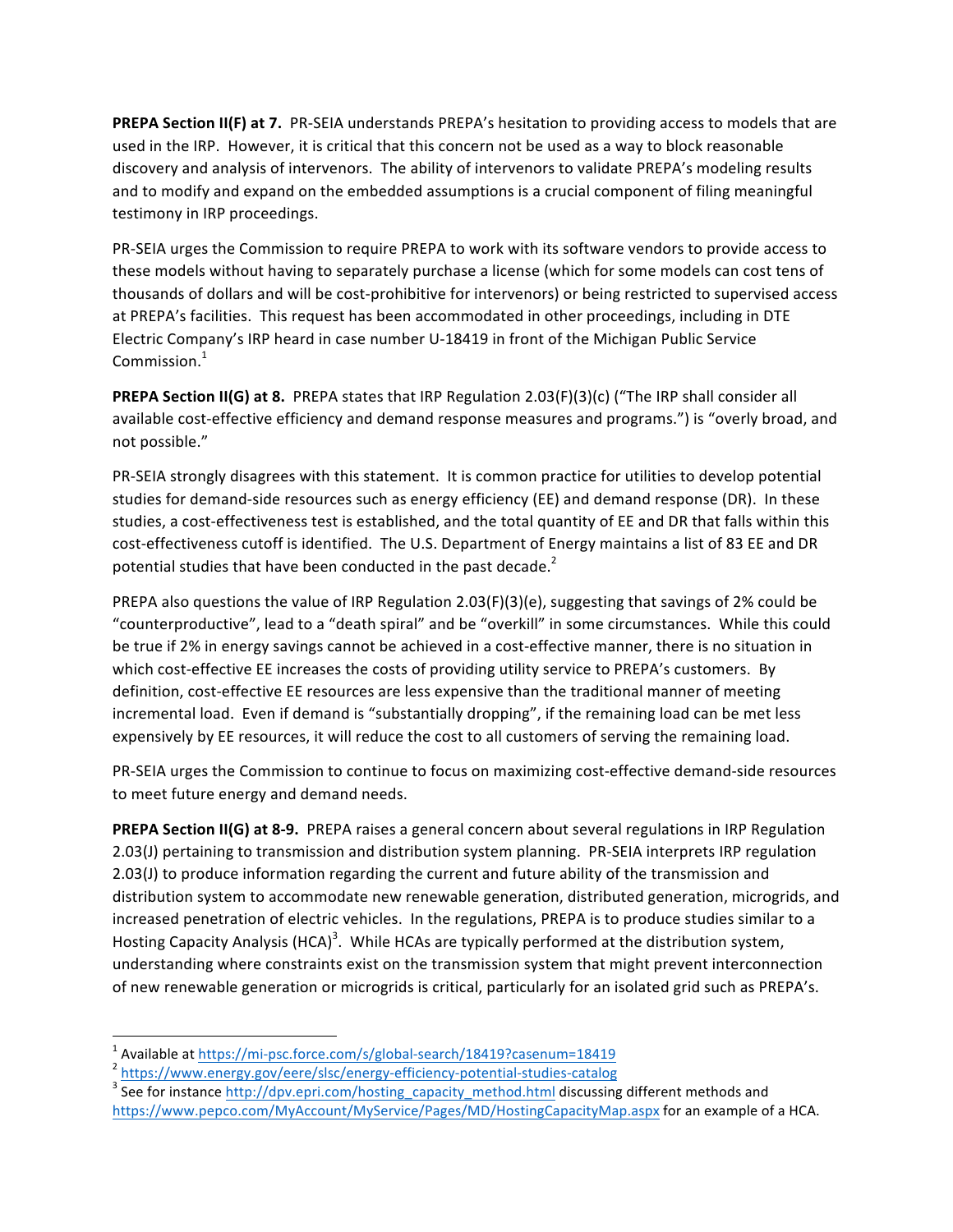PREPA raises the same concern with the regulation aimed at the distribution system. As with the transmission system, the ability to understand constraints that may prevent interconnection of distributed generation and increasing penetration of electric vehicles is crucial. PR-SEIA is sympathetic to the complexity of some of these analyses and understands that if PREPA currently does not have the tools in place to perform these analyses that it might take time to develop. If this is the case, the Commission could phase in the reporting requirements in this section over one or more IRP periods. However, we recommend that the Commission retain the thrust of this regulation to ensure that this information – which is only available from PREPA – is made generally and publicly available.

**PREPA Section II(M) at 11**. PR-SEIA agrees with PREPA about being able to file testimony without manually signing each page, which would necessitate the documents to be rescanned and OCR'ed. Given IRP Regulation  $1.13(B)$  requires the IRP to include a searchable PDF format (including workpapers in their native format), PR-SEIA recommends the Commission clarify that testimony does not need to be hand-signed.

**PREPA Section II(O) at 11.** PREPA suggests that the IRP Regulations contain a section on discovery that requires "all intervenor discovery to be reasonably calculated to elicit or identify relevant and admissible evidence that is sufficiently and fairly related to the IRP." PREPA continues to suggest "the party requesting discovery holds the burden of proof to establish the relevance of such discovery request."

While PR-SEIA agrees that the first condition is reasonable, it does not agree that the burden of proof should be on the party requesting discover. In fact, the opposite should be the case: unless PREPA can demonstrate that a discovery request will not reasonably lead to relevant and admissible evidence, it should be required to answer the discovery request. Making the requesting party responsible for proving this for each and every discovery request would be overly-burdensome to intervenors and could be misused by PREPA to impermissibly discourage discovery.

PREPA should have the right to object to a discovery request, and intervenors should have the right to petition the Commission to rule on the issue, but the standard procedure should be that PREPA answers all discovery responses unless it has specific cause to object.

**PREPA Section III.** PR-SEIA agrees with PREPA that ideally, EE and DR evaluation, measurement, and verification (EM&V) should be performed by an impartial third-party. This is common practice in other jurisdictions, and it affords both PREPA and its customers comfort that the evaluation is independent. However, it is appropriate for PREPA to prepare a report on the performance of the EE and DR programs on a regular basis even if EM&V is handed by a third-party.

As for the management of the programs themselves, different jurisdictions handle the matter differently. In some states, such as Maryland, the utilities<sup>4</sup> are responsible for implementing EE and DR programs. In other states, such as Vermont, a third-party administer<sup>5</sup> runs state-wide programs. PR-SEIA does not take a position on which structure the Commission should utilize, but reiterates that it should aggressively pursue all cost-effective EE and DR.

 

<sup>&</sup>lt;sup>4</sup> See for example Baltimore Gas and Electric's program at  $\frac{https://bgesmartenergy.com/}{https://www.efficiencyvermont.com/}$